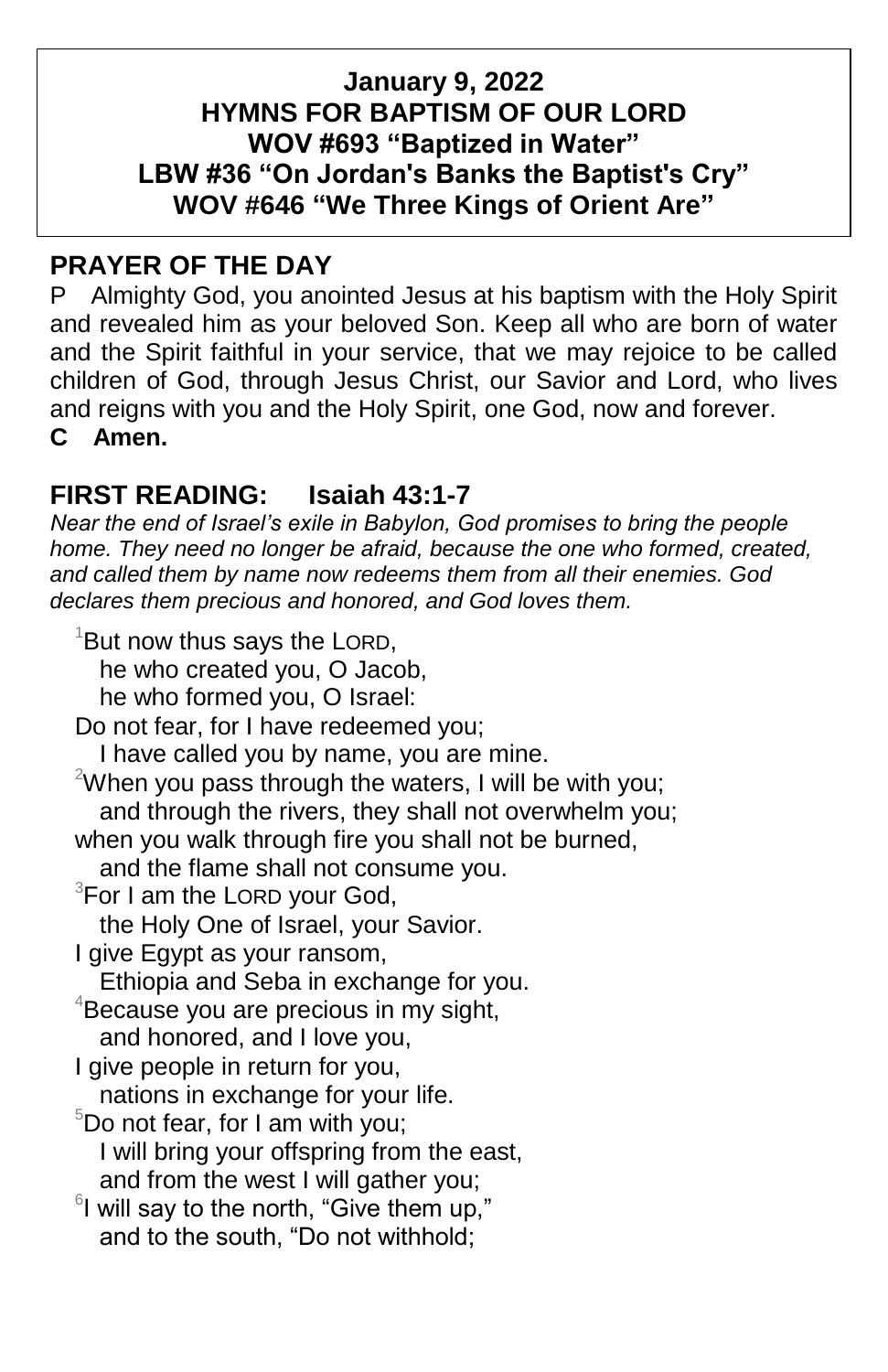bring my sons from far away and my daughters from the end of the earth- $7$ everyone who is called by my name, whom I created for my glory, whom I formed and made."

# **PSALM: Psalm 29**

 *R The voice of the LORD is upon the waters. (Ps. 29:3)*  $1$ Ascribe to the LORD, you gods, ascribe to the LORD glory and strength. <sup>2</sup>**Ascribe to the LORD the glory due God's name; worship the LORD in the beauty of holiness.**  $3$ The voice of the LORD is upon the waters; the God of glory thunders; the LORD is upon the mighty waters. <sup>4</sup>**The voice of the LORD is a powerful voice; the voice of the LORD is a voice of splendor.** *R* <sup>5</sup>The voice of the LORD breaks the cedar trees: the LORD breaks the cedars of Lebanon; 6 **the LORD makes Lebanon skip like a calf, and Mount Hermon like a young wild ox.** <sup>7</sup>The voice of the LORD bursts forth in lightning flashes. <sup>8</sup>**The voice of the LORD shakes the wilderness; the LORD shakes the wilderness of Kadesh.** *R*  $9$ The voice of the LORD makes the oak trees writhe and strips the forests bare. And in the temple of the LORD all are crying, "Glory!" <sup>10</sup>**The LORD sits enthroned above the flood; the LORD sits enthroned as king forevermore.** <sup>11</sup>O LORD, give strength to your people; give them, O LORD, the blessings of peace. *R*

# **SECOND READING: Acts 8:14-17**

*Peter and John are sent to support the new Christians in Samaria, a group that was recently baptized after hearing the good news of Christ through the preaching of Philip. Here the Samaritans receive the gift of the Holy Spirit in the laying on of hands.*

 $14$ Now when the apostles at Jerusalem heard that Samaria had accepted the word of God, they sent Peter and John to them. <sup>15</sup>The two went down and prayed for them that they might receive the Holy Spirit  $16$  (for as yet the Spirit had not come upon any of them; they had only been baptized in the name of the Lord Jesus). <sup>17</sup>Then Peter and John laid their hands on them, and they received the Holy Spirit.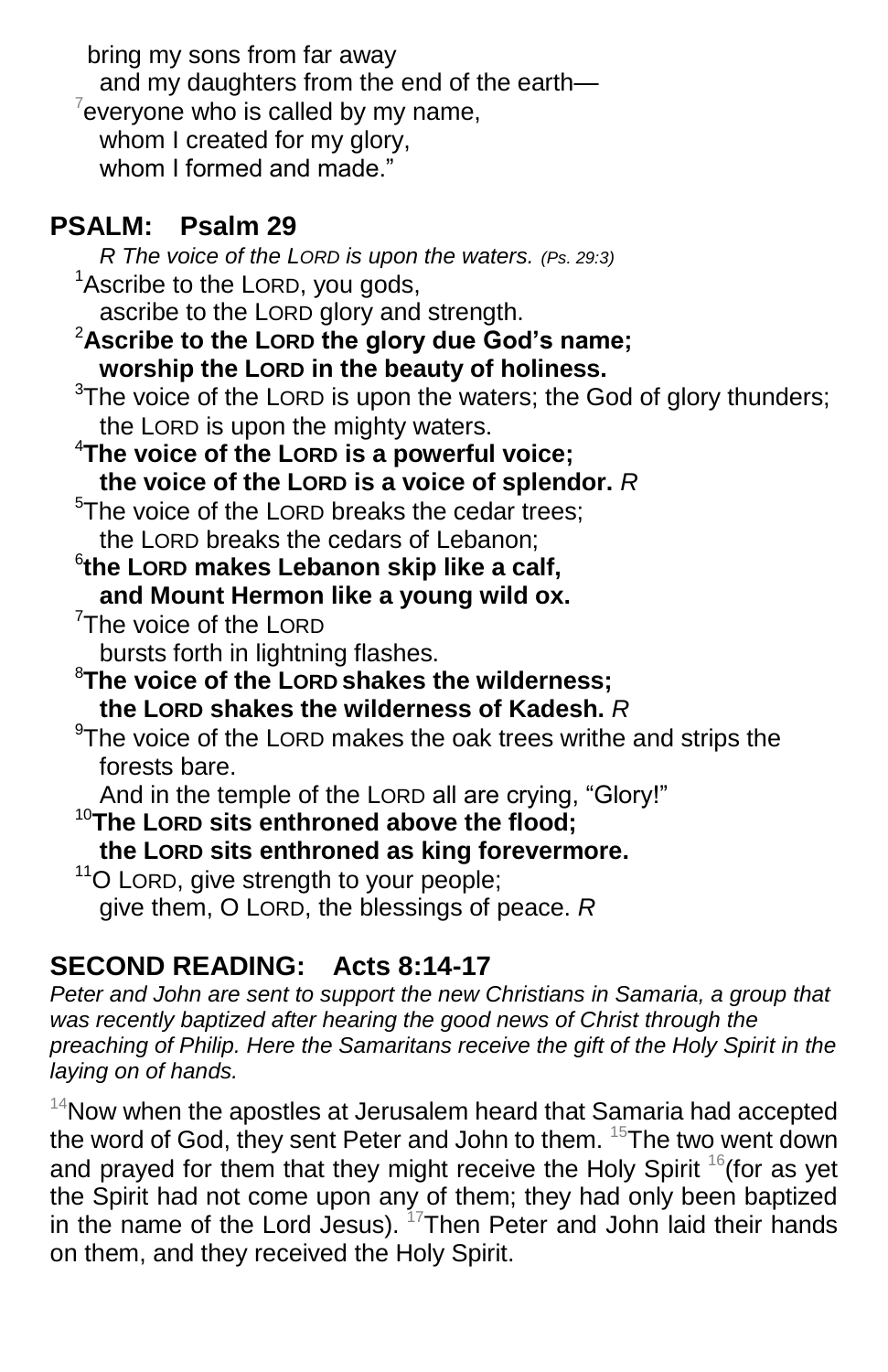# **GOSPEL: Luke 3:15-17, 21-22**

*The reading opens with questions about the identity of the Messiah. John the Baptist insists that he is not the Messiah; instead he points ahead to one who is coming. And whether the voice of God was heard by all or only by Jesus, God settles the matter: Jesus is God's beloved Son.*

 $15$ As the people were filled with expectation, and all were questioning in their hearts concerning John, whether he might be the Messiah,  $^{16}$ John answered all of them by saying, "I baptize you with water; but one who is more powerful than I is coming; I am not worthy to untie the thong of his sandals. He will baptize you with the Holy Spirit and fire.  $17$ His winnowing fork is in his hand, to clear his threshing floor and to gather the wheat into his granary; but the chaff he will burn with unquenchable fire."

 $21$ Now when all the people were baptized, and when Jesus also had been baptized and was praying, the heaven was opened,  $^{22}$  and the Holy Spirit descended upon him in bodily form like a dove. And a voice came from heaven, "You are my Son, the Beloved; with you I am well pleased."

# **PRAYERS OF INTERCESSION**

P The Spirit of the Lord is poured out upon us in abundance; so we are bold to pray for the church, the world, and all that God has made.

#### *A brief silence.*

A By the Holy Spirit, you gather your church and send it out in mission to share the good news of Jesus. Inspire your faithful people to be fervent in prayer and service, that all people know they are precious in God's sight. God of grace,

#### **C hear our prayer.**

A You reveal your love and power through water and the Spirit. Guard rivers, seas, and all bodies of water from destruction and pollution. Secure access to clean water for all, and protect the land from drought and flood. God of grace,

#### **C hear our prayer.**

A Establish among the nations the blessings of peace. Raise up leaders who will protect vulnerable people in their care. Strengthen advocates who risk reputation or retaliation for the sake of mercy and justice. God of grace,

#### **C hear our prayer.**

A You protect us through the fires and troubled waters of this life. Assure us that we will not be cut off from you by illness or despair, anxiety or pain, confusion or weakness. Comfort all who are in need *(especially)*. God of grace,

# **C hear our prayer.**